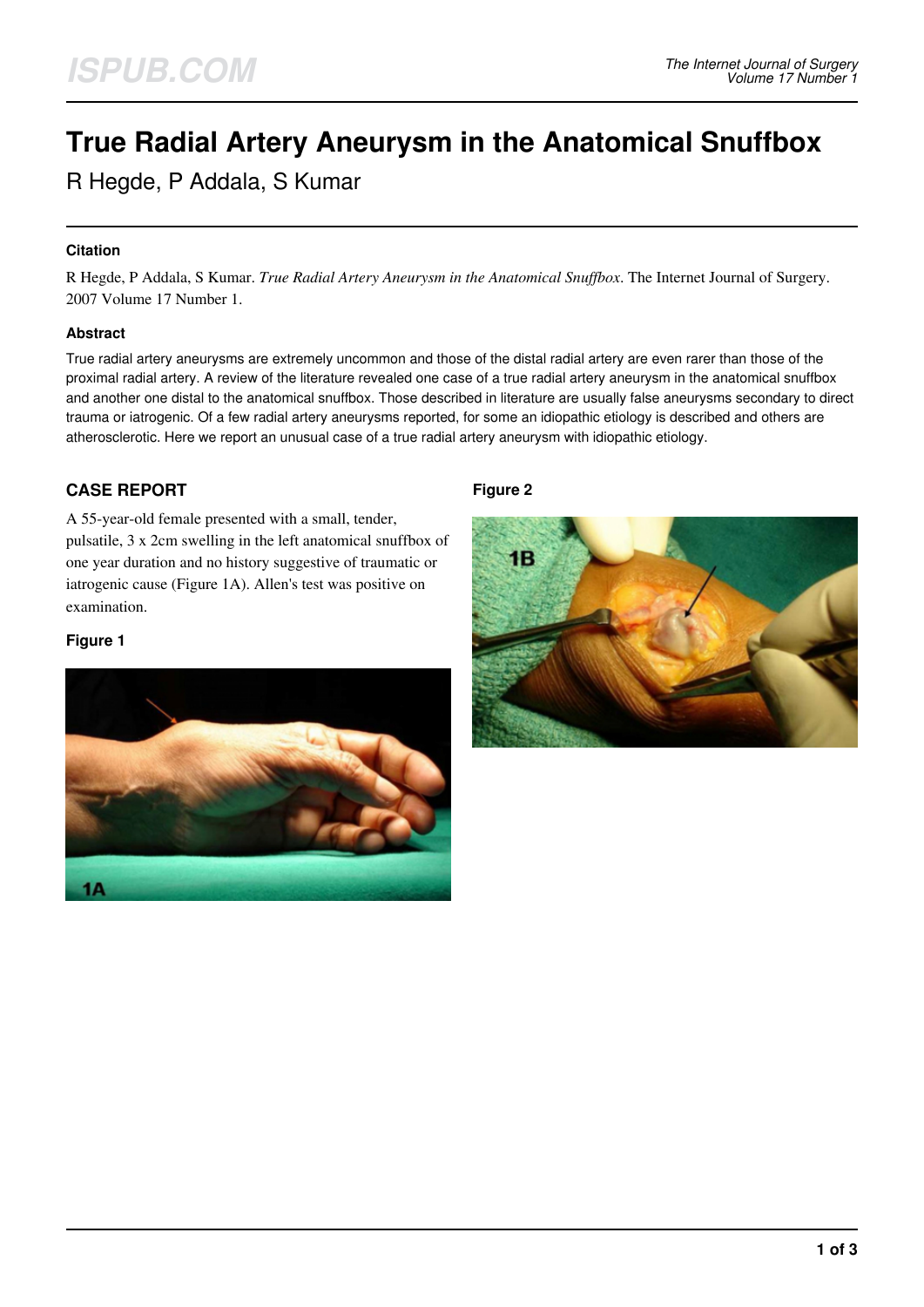## **Figure 3**



Duplex scan showed a 2.0 x 1.8 x 1.0cm anechoic region with thrombosed peripheries suggestive of arterial saccular aneurysm. Left radial artery angiogram confirmed a saccular aneurysm in the anatomical snuffbox (figure 2) and showed a good flow in the ulnar artery and the palmar arches were well maintained. The aneurysm was excised and the radial artery was ligated under regional block (figure 1B). Histopathological examination of the specimen confirmed a true aneurysm and absence of any atherosclerotic changes in the involved part of the artery.

# **DISCUSSION**

True radial artery aneurysms are extremely uncommon and are even rare among the aneurysms of the upper extremity [<sub>5</sub>]. True aneurysms of the distal radial artery are even rarer than aneurysms of the proximal radial artery. A review of the literature revealed one case of a true radial artery aneurysm in the anatomical snuffbox  $\left[ \begin{smallmatrix} 1 \end{smallmatrix} \right]$  and another one distal to the anatomical snuffbox  $\left[\begin{smallmatrix}6\end{smallmatrix}\right]$ . The bulk of radial artery aneurysms are false in nature and usually associated with trauma or iatrogenic following cannulation of the radial artery. Other predisposing risk factors are old age, abnormal states of the vessel wall (atherosclerosis), multiple attempts at cannulation, and collagen vascular disease. The diagnosis of a radial artery aneurysm is clinical. It is usually painless with expansile pulsation and a thrill and bruit as in case of large aneurysms, but can be painful if compressing adjacent soft tissues. It can be confused with a ganglion, which may lie in close proximity to the radial artery and create a transmitted pulsation. The importance of Allen's test should be emphasized to demonstrate extent dependence of the blood flow of the hand on the aneurysmal vessel. Imaging plays an important role in diagnosis. Duplex scanning can be the initial radiological technique to confirm the aneurysmal nature of the lesion and to detect the presence of a thrombus. Arteriography can be used for preoperative planning to confirm adequate collateral blood supply.

In our case, there were no predisposing factors or risk factors that might have caused the aneurysm. Doppler ultrasound, angiogram and histopathological examination all confirmed the aneurysm to be a true variety. Clinical examination and arteriogram confirmed the good collateral supply distally. In our case, ligation of the artery and excision of the aneurysmal sac was done.

# **CORRESPONDENCE TO**

Dr. Rakesh Hegde, M.B., B.S., M.S. Assistant Professor of Surgery, Kasturba Medical College and Hospital, Manipal University, Manipal, Karnataka – 576104, India. Ph.: 0820- 2922213, Email-rakeshegde@yahoo.com

## **References**

1. Walton NP, Choudhary F. Idiopathic radial artery aneurysm in the anatomical snuffbox. Acta Orthop Belg 2002;68:292-294.

2. Yaghoubian A, De Virgilio C. Noniatrogenic aneurysm of the distal radial artery: a case report. Ann Vasc Surg 2006;20:784-786.

3. Khatri VP, Amin AK, Fisher JB. Radial artery collateral aneurysm: a rare entity resulting from an unusual etiology. Ann Vasc Surg 1992;6:530-532.

4. Luzzani L, Bellosta R, Carugati C, Talarico M, Sarcina A. Aneurysm of the radial artery in the anatomical snuff box. Eur J Vasc Endovasc Surg 2006;32:112

5. Ho PK, Weiland AJ, McClinton MA, et al. Aneurysms of the upper extremity. J Hand Surg 1987;12:39-46. 6. Yaghoubian A, de Virgilio C: Noniatrogenic aneurysm of the distal radial artery: a case report . Ann Vasc Surg 2006;20:784-786.